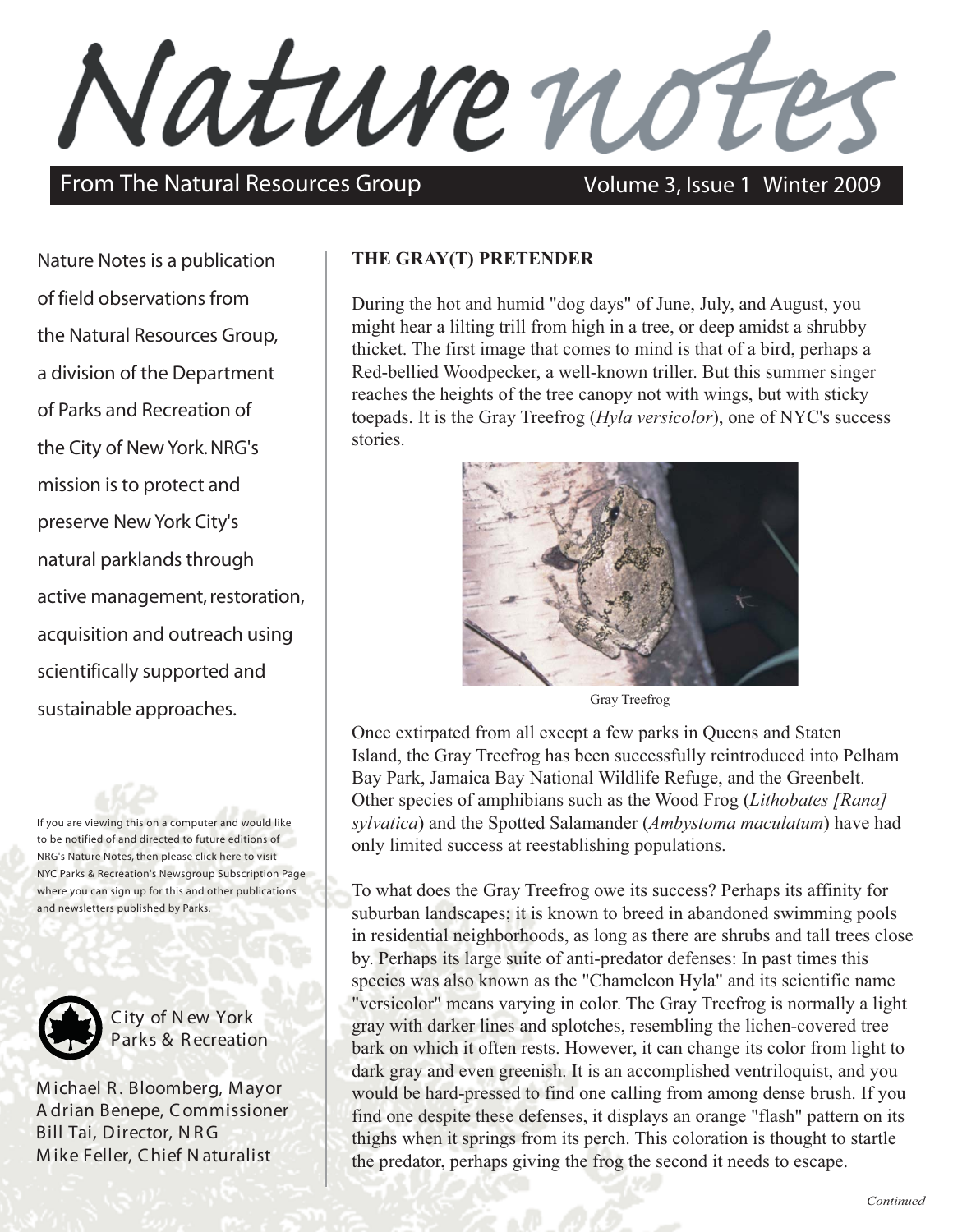Nature note

# From The Natural Resources Group Volume 3, Issue 1 Winter 2009

The Gray Treefrog's young are similarly protected. Fish are the nemesis of frog eggs and tadpoles. Experiments have shown that Gray Treeefrog females can smell fish in a pond, and they will not lay their eggs there given an alternative, fish-free pond. When the tadpoles hatch, they are further protected from predation by their tail "flag", an orange tail-tip that distracts the predator or may cause it to strike at the expendable tail, not the vital head.

Whatever the reasons for its success in NYC, hearing one on a summer afternoon, long after many frogs have ceased calling, is an experience that brightens a dreary, hot, humid day. We hope it will continue its song long into the future and spread its joy into more New York natural areas.

> ~by Ellen Pehek, Ph.D. Senior Ecologist



Young Gray Treefrog camouflaged on green leaf

### **DRAGONFLIES & DAMSELFLIES**

Visit any city pond or lake during the warmer months and you are sure to see the acrobatics of brightly-colored dragonflies and damselflies. Both belong to the order Odonata, although there are a number of visible differences between dragonflies and damselflies. Dragonflies are generally larger with thicker bodies, are strong fliers, have eyes that touch, and perch with their wings open. Damselflies are usually slimmer and smaller, are weak fliers, have eyes that do not touch, and perch with their wings closed.

However, despite these differences, dragonflies and damselflies have similar lifestyles. These aerial aces utilize the city's waterbodies in all life stages, from egg to adult. Adult females deposit eggs in the water or insert them into aquatic vegetation. Once hatched, larvae remain underwater using gills for respiration. In order to escape predators, larvae can expel water rapidly through abdominal gills, a kind of jet propulsion. They are effective predators using



Damselfly (Ebony jewelwing)

 a unique folding lower lip, or labium, to capture prey. They eat aquatic insects, small fish, and amphibians. When it is time to undergo metamorphosis into the adult form, larvae crawl out of the water onto the bank or nearby vegetation. A split forms along the back of the larval exoskeleton and the soft-bodied adult emerges. The body and wings of the insect expand as blood circulates through the body. In a few days the body of the odonate hardens and darkens in color. The shed exoskeleton, or exuvium, can often be found still clinging to grasses and shrubs after emergence. The lives of adults are brief, usually lasting only a few months. These mature odonates remain near the water where they can be seen foraging, guarding territories, and mating.